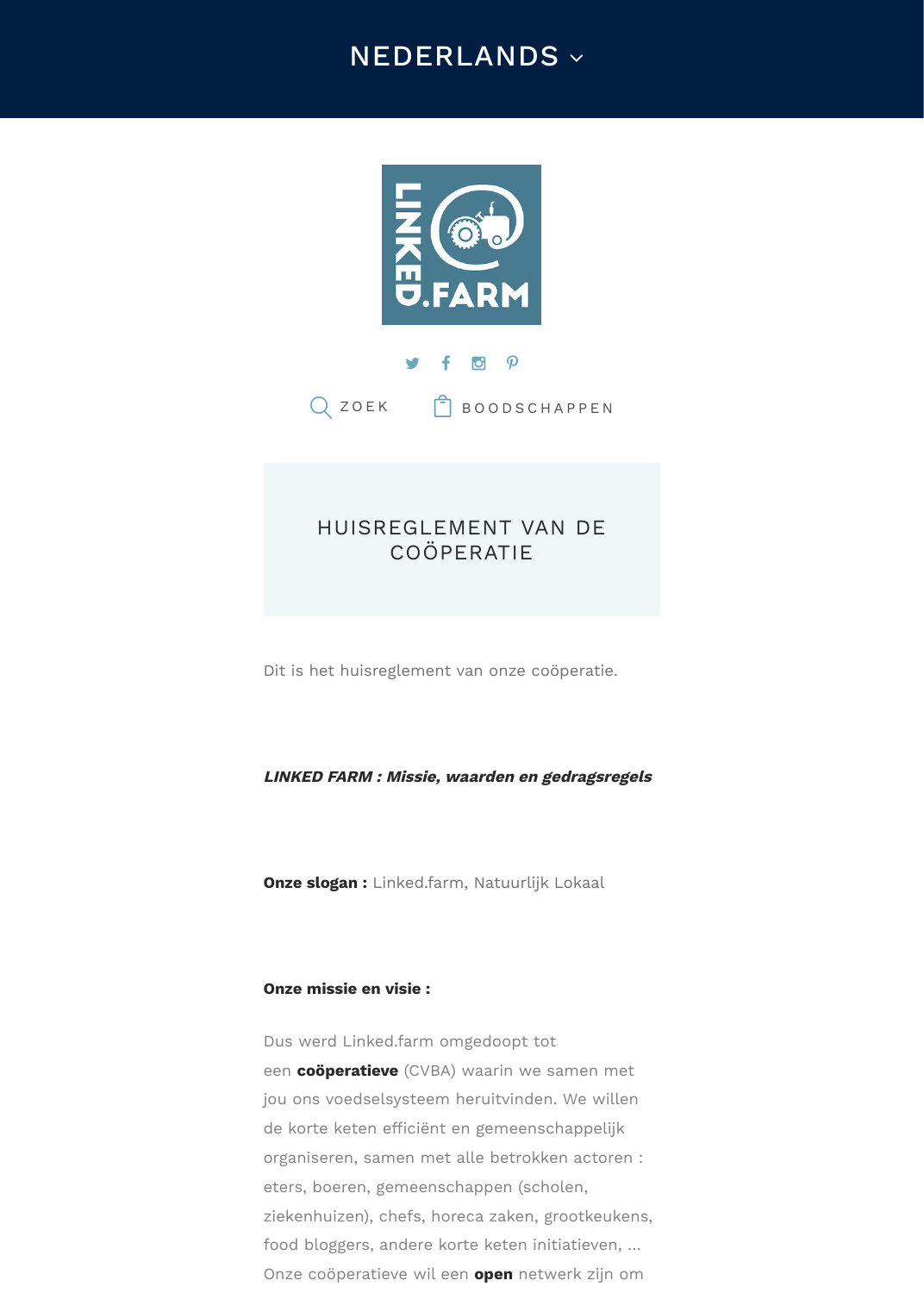**kwalitatieve en gezonde voeding** van op kleine boerderijen op een **eenvoudige** manier beschikbaar te maken, voor een **eerlijke** prijs voor jou en voor de boer.

#### **If you eat, you're in.**

– We support local farming and short supply chain. Our producers are central to our approach. We want to focus on story telling, terroir and authenticity. Impeccable communication is what we aim for.

– We try to educate consumers on local, healthy, seasonal eating. We offer recipes for free and easily accessible. We aim for food that tastes good.

– We offer full transparency on

- producer,
- product : ingredients, carbon and ecological footprint, cost measurement, cold supply chain, allergens, rating, nutritional values
- value chain, from product making, transport, picking, delivery
- ( consumer experiences and value consumer's input
- decisions made within the company : we aim to trust people on the workplace and people should feel safe and encouraged to hold each other to account, to work with maturity and grace through disagreements.(\*) People don't have specific job titles but fill a number of roles which can evolve over time.
- financial data, salaries, performance of individuals teams : everybody is important and even sensitive data is shared amongst all (\*)
- Eliminate food waste and recycle packaging

– Open data of farmers, products, healthy recipes, statistics, carbon and ecological footprint, food allergens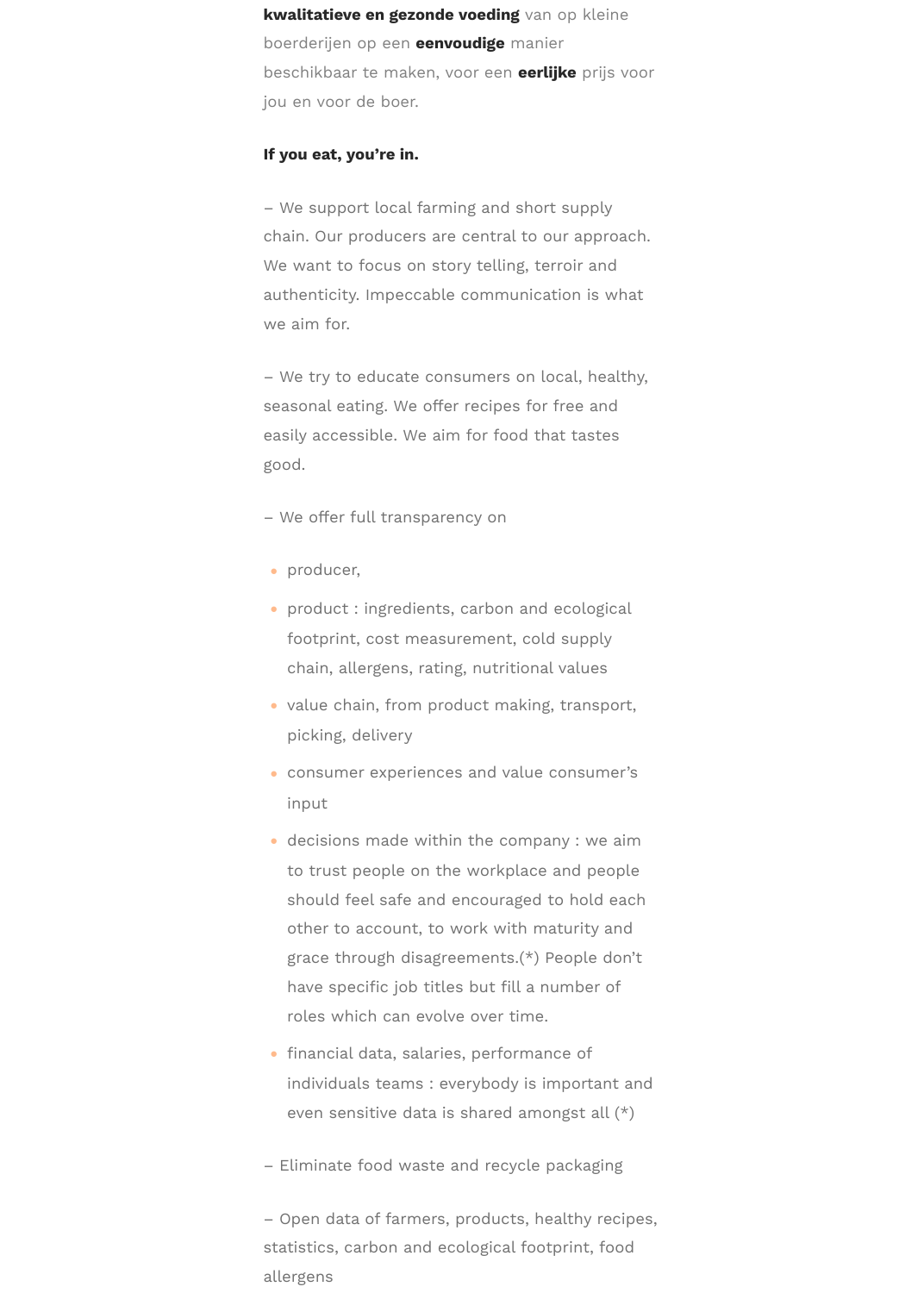– We focus on delivery at home or in company's or at delivery points

– We make ordering easy / practical (order through lists, previous orders, payment per invoice (?), domiciliation, abonnement, …) and technology as simple as possible on site and App

– We share / give back (cf. share the harvest) : donation made easy

#### **Our decision making process (\*) :**

Our strategies emerge organically from the collective intelligence of self-managing employees. Any person in the organisation can make any decision provided the "advice process" is followed. This means that person must seek advice from all affected parties and people with expertise on the matter. The person is under no obligation to integrate every piece of advice (no consensus needed) but advice must be taken into serious consideration.

If the advice process needs to be suspended in times of crisis, to maintain trust in selfmanagement, one should :

- give full transparency about the scope and the timeframe of a top-down approach
- appoint someone to make those decisions who will not be suspected of continuing to exert such powers when the crisis is over

If roles need to be changed or meetings are held on important topics, it is important to make sure all voices are heard. The process of this meeting is done as follows :

- Choice of a facilitator
- Proposer states proposal and issue this is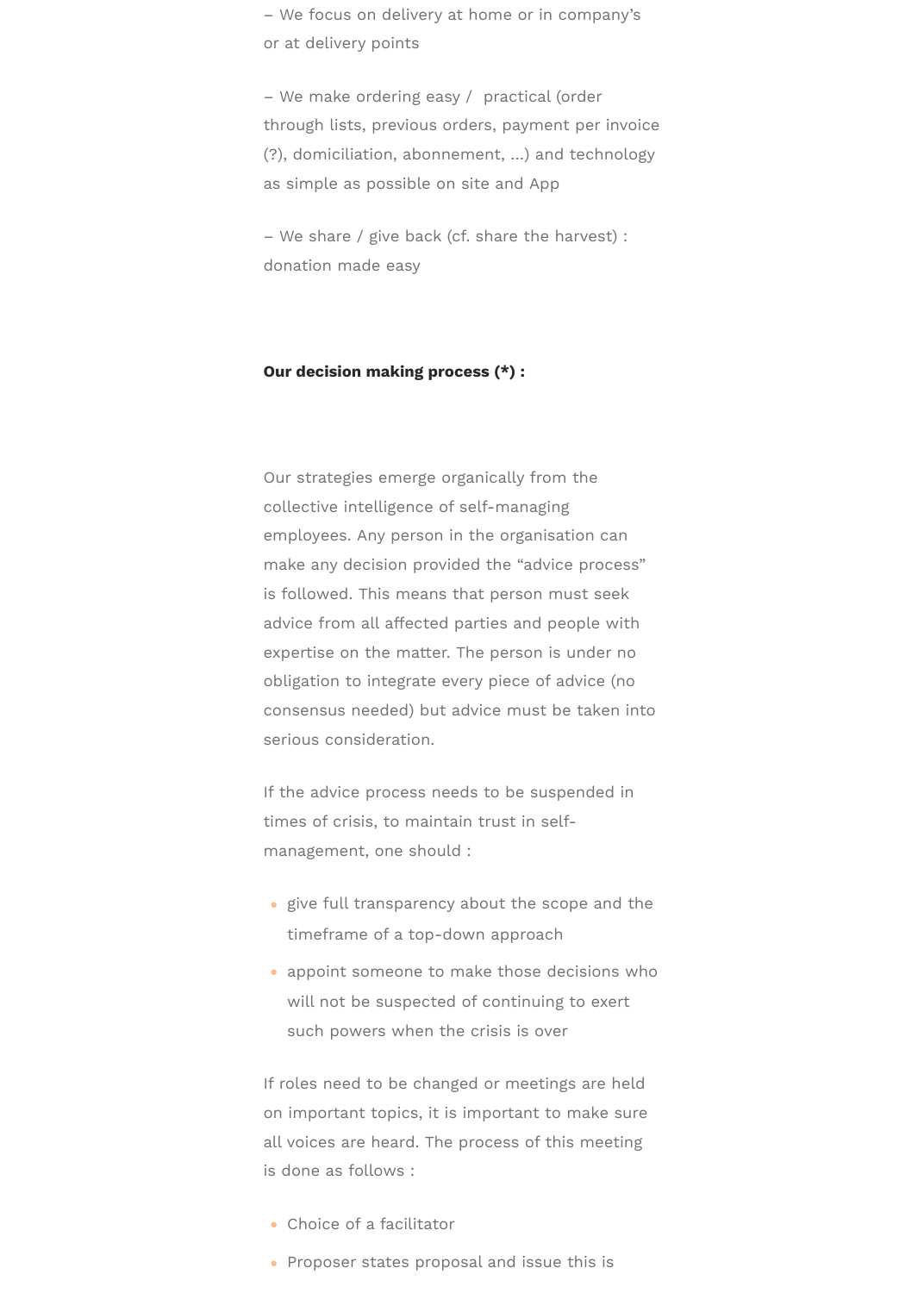going to resolve

- clarifying questions can be asked, suggestions made, but no reactions are given. All proposals are reviewed, improved and refined
- All people are now asked to react. No further discussion allowed.
- The proposer can clarify the intent or amend things.
- Objections are now stated and captured. If none, the proposal is adopted.
- Integration : open discussion lead by the facilitator. If the group cannot come to a consensus, external facilitation can be asked.

#### **Our conflict resolution mechanism (\*) :**

First a one-to-one discussion will be held, then mediation by a trusted peer will be asked if needed and finally mediation by a panel.

#### 1. **FINANCIAL MANAGEMENT**

Use of the accounting as a strategic instrument, but investments can be decided by anyone provided advice process is followed.

#### **• COMMERCIAL MANAGEMENT**

Customer and farmer focussed organisation

Development / opening of new cities strongly depends on logistics optimisation.

#### ( **DILIGENT MANAGEMENT**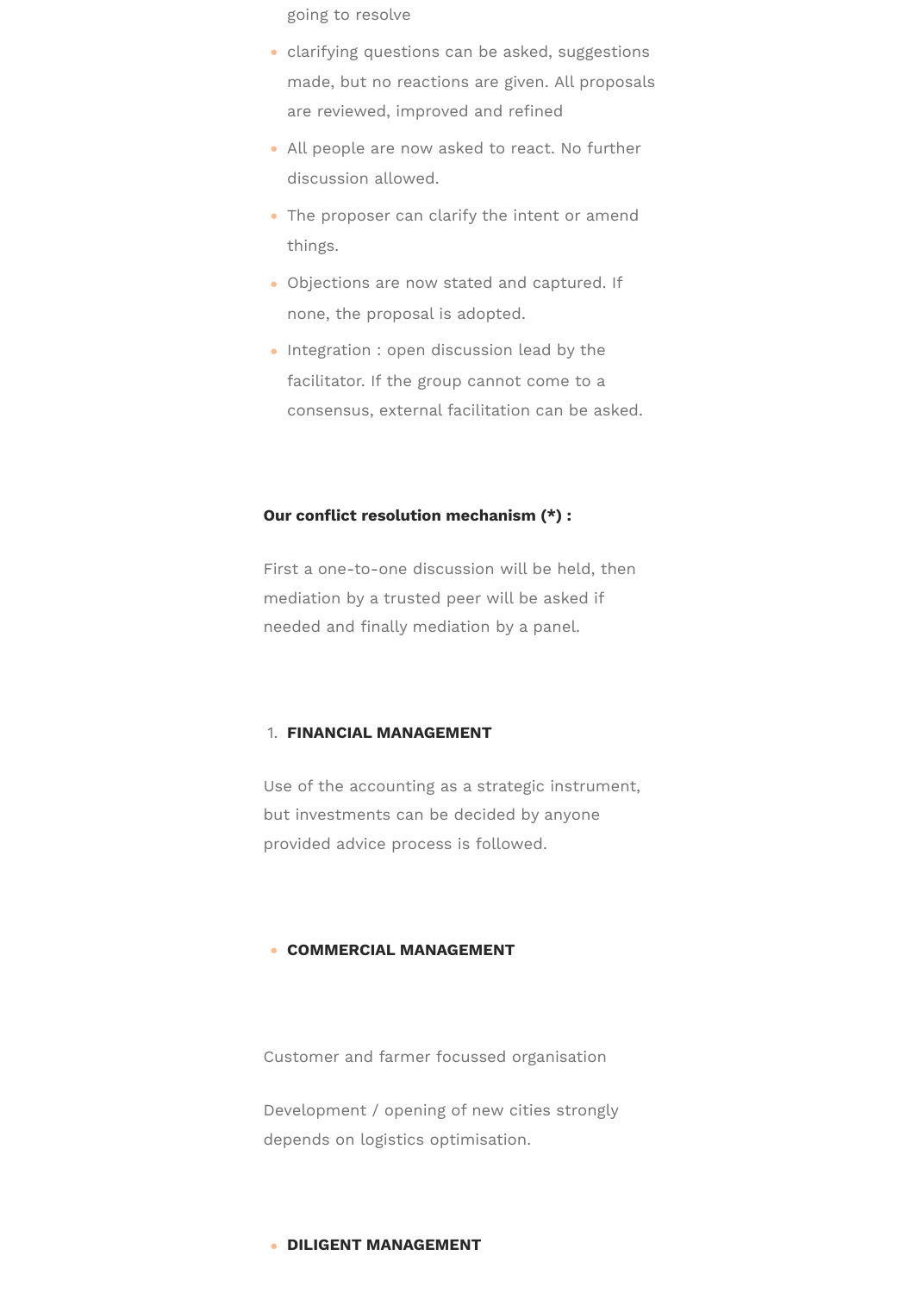Supplier orders as close as possible to customer orders (no stock or as few as possible)

Establish long term relationships with suppliers. Negotiation of payment dates with all suppliers but farmers will be paid at Delivery Day + 7d

Accounting and invoicing process as much as possible automated

## ( **ZERO WASTE**

No office

No company cars

Digitale Communication

No paper prints

No reimbursement of lunch/restaurant bills, unless all shareholders are present.

# ( **USE OF SUBCONTRACTORS TO LIMIT FIXED COSTS**

Logistics

Finance

Transport

( **PERSONNEL**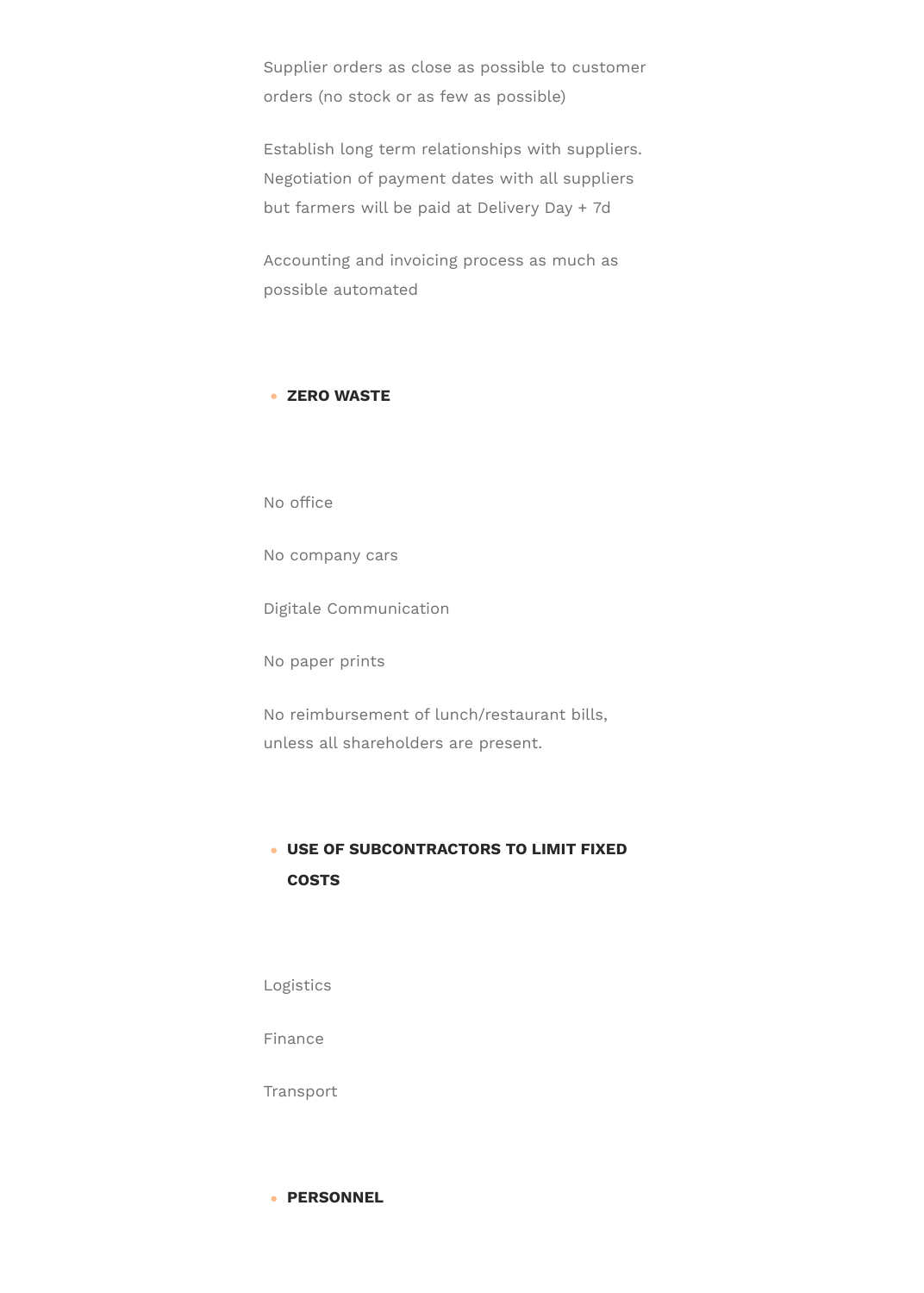At launch : no personnel

Later : Wage adjusted to sector, no more than wage spread between lowest and highest salary of X8.

Wage of the shareholder when working full-time, will be equal. Starting at 1.000 EUR per month per person, if business allows it. Aim is to start paying the Laurence 6 months after launch.

Bonus if profit allows it, will be the same fixed amount for everyone in the company, whatever the salary level or role within the company.

#### ( **CONCENTRATION ON THE CORE BUSINESS**

Concentration on healthy food

Concentration on local food, but if needed (fruit in winter time), food out of other countries might be allowed.

Concentration on the farmers we know and not allowing buy/reselling unless otherwise impossible

Concentration on communication of the 'producers'

E-commerce, no stores

#### **• NO REAL ESTATE INVESTMENT**

No office, no stores

#### ( **INNOVATIVE MARKETiNG & STORY TELLING**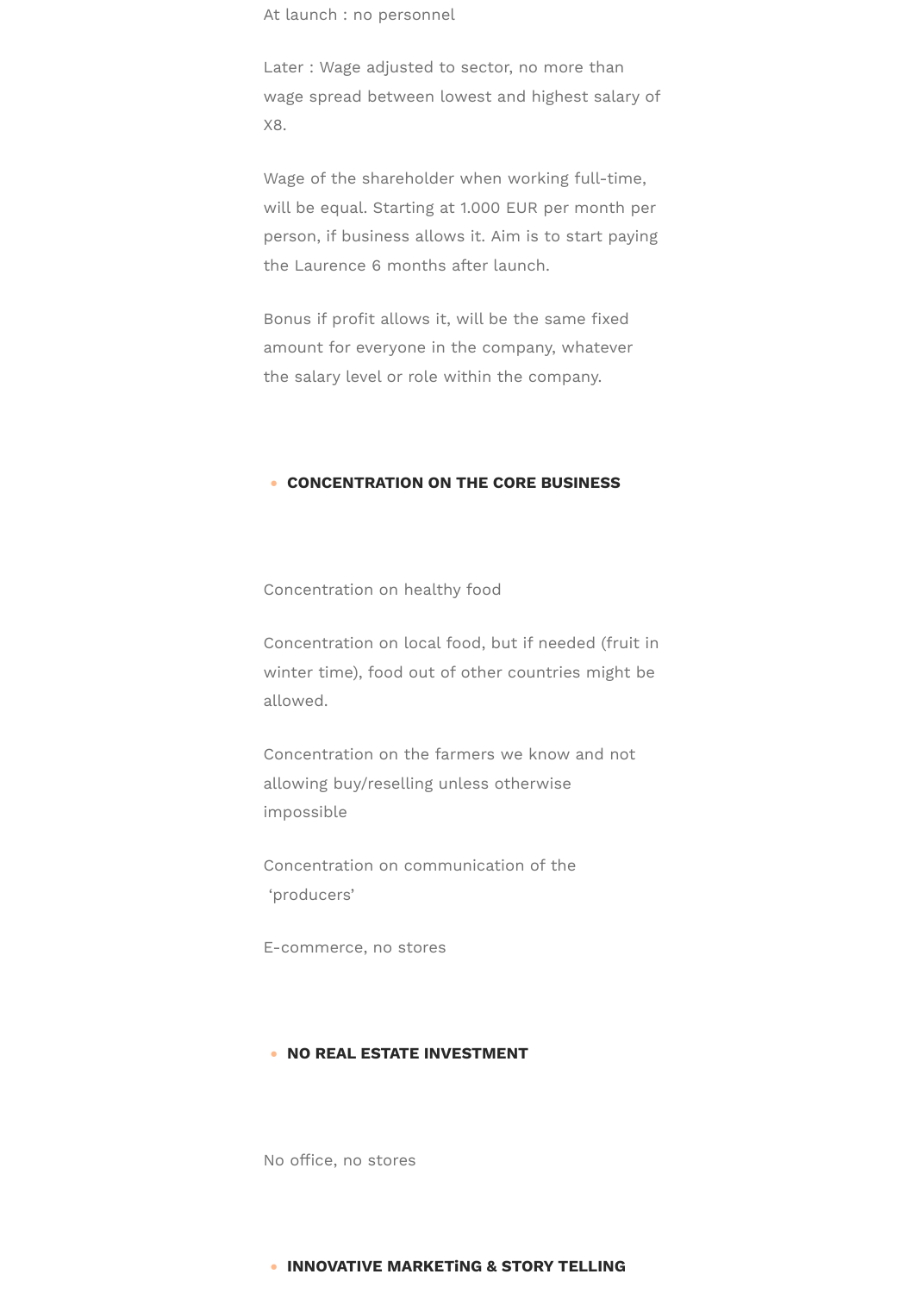Film

Blog

Community

Recrutement of clients by clients

Marketing of « thankfulness » (little gift for faithful customers)

"Give back"

## ( **IT LIGHT and NOMADE**

Open data

Leverage start-up incubators where possible

## ( **MANAGEMENT COUNCIL**

if 2 managers equal rights at all times

Define strategy with GA (general assembly)

Inform GA

Control finance

Suggest dividend payment to GA

Saveguard the interest of the company in case of crisis or conflict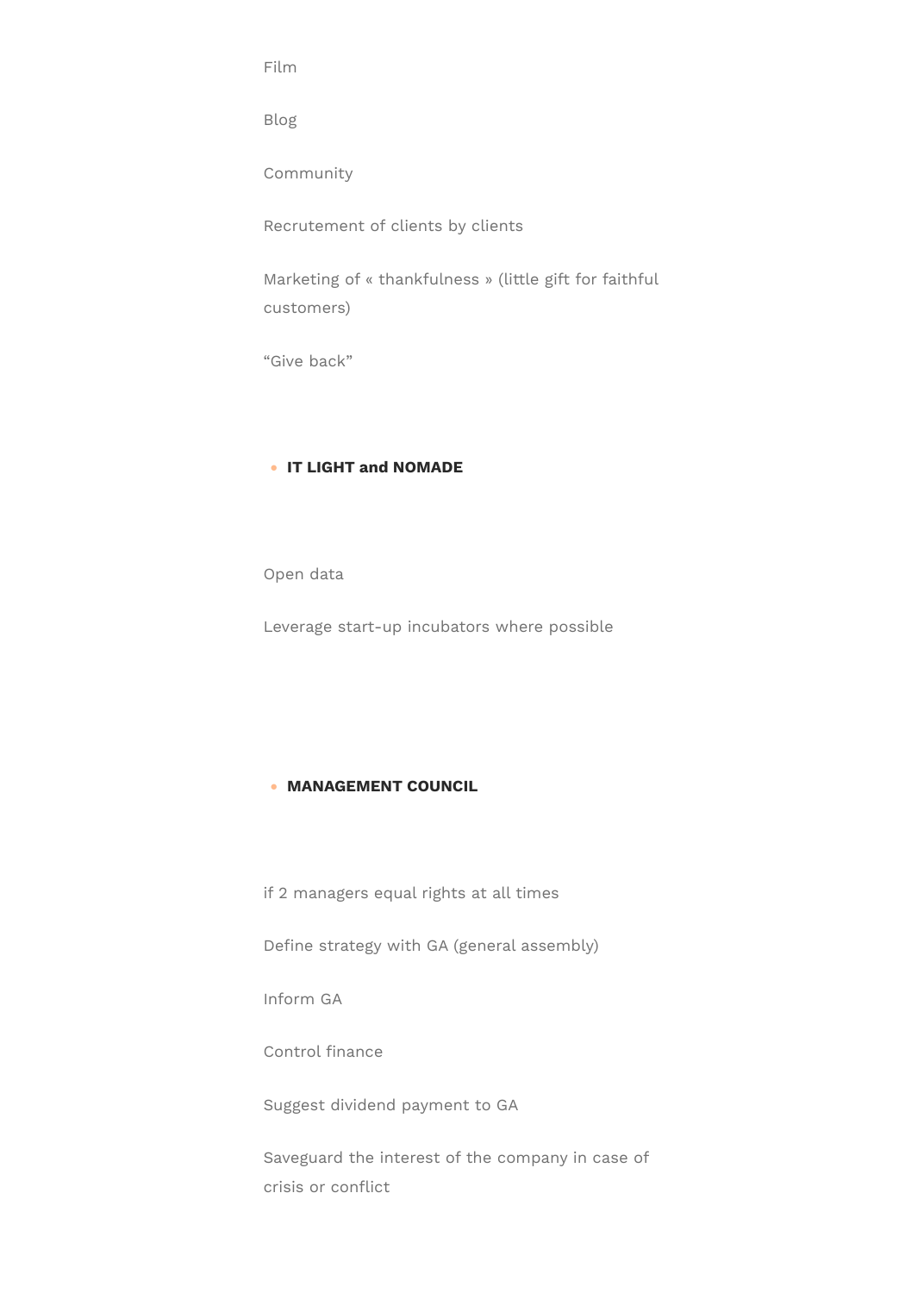#### 13. **SHARE SELLING AMONGST SHAREHOLDERS**

Shares will be sold at a price of 31 EUR (200 shares with start capital of 6.200€) within the first year (up until 13/07/2016).

Between 14/07/2016 and 13/07/2017, shares can be sold amongst shareholders at a price of …€.

After 14/07/2017, price of the shares will be fixed by an external company revisor (contrôleurréviseur).

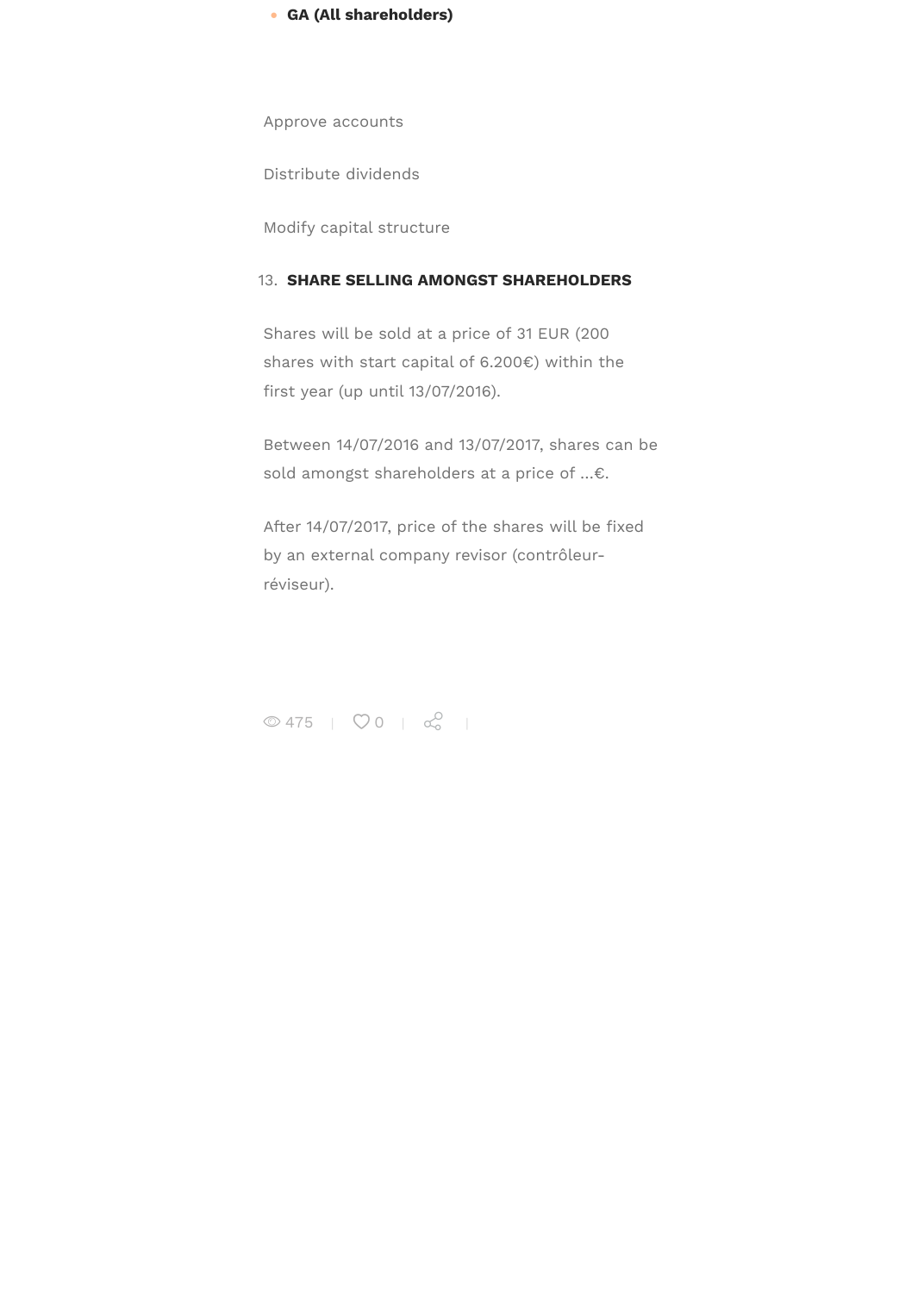

# TEL +32/472/508153 we@linked.farm

# VOLG ONS OP FACEBOOK

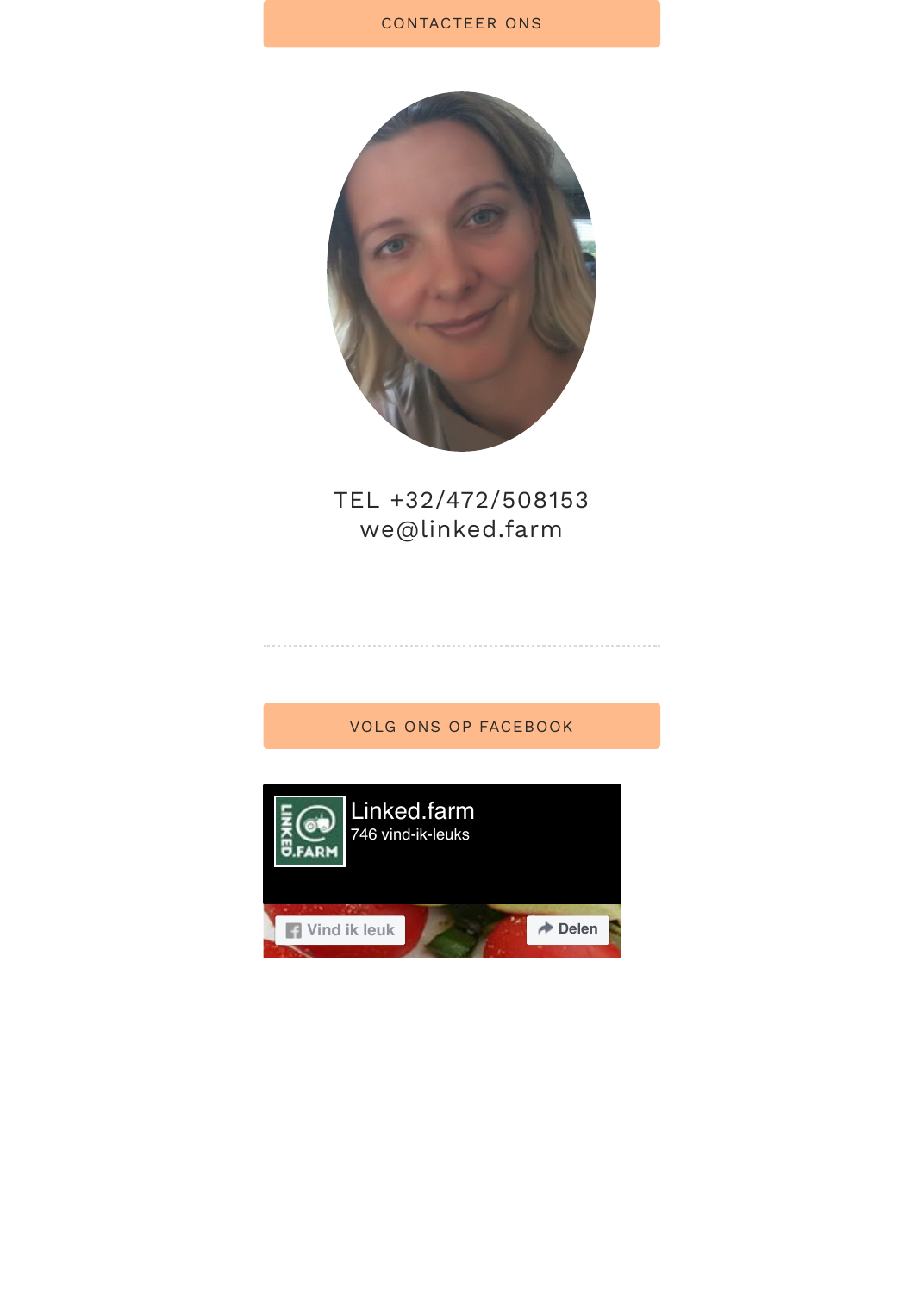

# [NIEUWSBRIEF](https://www.instagram.com/p/B2RN8A1HVO3/)

| Last Name     |  |
|---------------|--|
|               |  |
| First Name    |  |
|               |  |
| Email address |  |
|               |  |

YES!